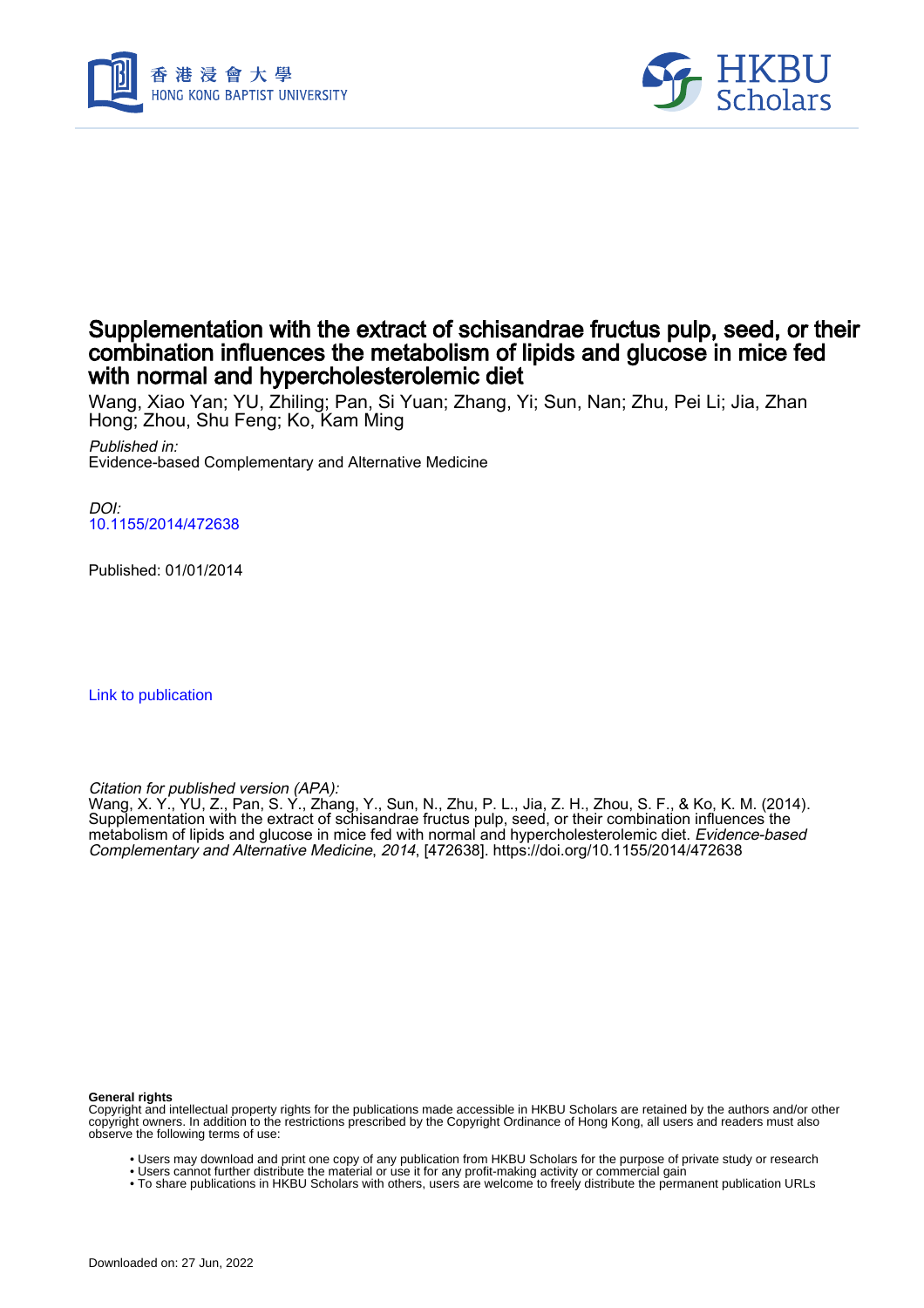# Authors

Xiao-Yan Wang, Zhi-Ling Yu, Si-Yuan Pan, Yi Zhang, Nan Sun, Pei-Li Zhu, Zhan-Hong Jia, Shu-Feng Zhou, and Kam-Ming Ko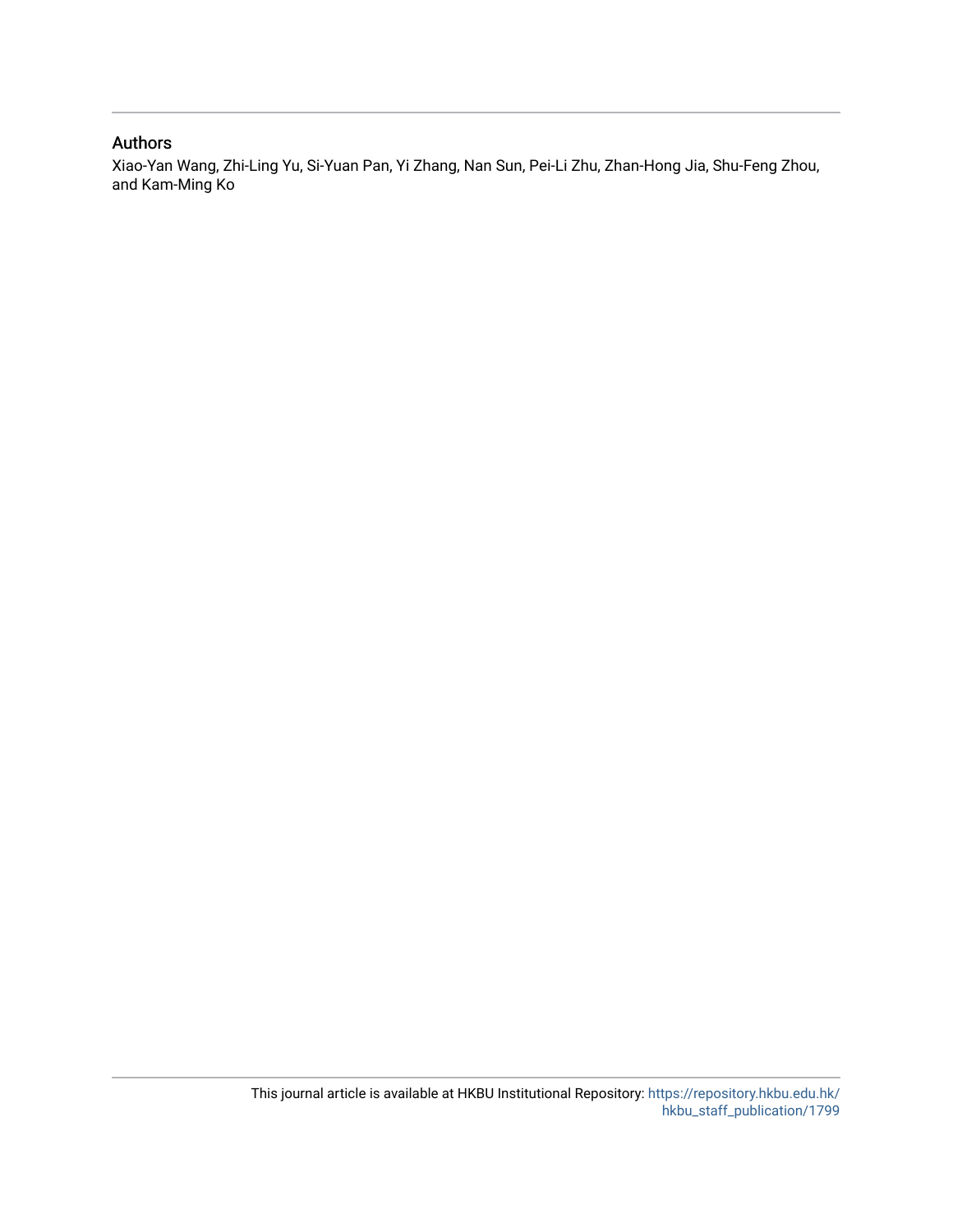

# *Research Article*

# **Supplementation with the Extract of Schisandrae Fructus Pulp, Seed, or Their Combination Influences the Metabolism of Lipids and Glucose in Mice Fed with Normal and Hypercholesterolemic Diet**

**Xiao-Yan Wang,1 Zhi-Ling Yu,2 Si-Yuan Pan,1 Yi Zhang,<sup>1</sup> Nan Sun,1 Pei-Li Zhu,1 Zhan-Hong Jia,1 Shu-Feng Zhou,3 and Kam-Ming Ko4**

*<sup>1</sup> Department of Pharmacology, School of Chinese Materia Medica, Beijing University of Chinese Medicine, Beijing 100102, China*

*<sup>2</sup> School of Chinese Medicine, Hong Kong Baptist University, Hong Kong*

*<sup>3</sup> Department of Pharmaceutical Sciences, College of Pharmacy, University of South Florida, FL 33612, USA*

*<sup>4</sup> Division of Life Science, Hong Kong University of Science & Technology, Hong Kong*

Correspondence should be addressed to Si-Yuan Pan; siyuan-pan@163.com

Received 16 February 2014; Revised 17 March 2014; Accepted 17 March 2014; Published 30 April 2014

Academic Editor: Gerhard Litscher

Copyright © 2014 Xiao-Yan Wang et al.This is an open access article distributed under the Creative Commons Attribution License, which permits unrestricted use, distribution, and reproduction in any medium, provided the original work is properly cited.

Schisandrae Fructus (SF), which possesses five tastes: sweet (fruit skin), sour (pulp), bitter/pungent (seed core), and saltiness (all parts), can produce a wide spectrum of biological activities in the body. Here, we investigated the effects of the ethanolic extract of SF pulp, seed, or their combination (namely, EtSF-P, EtSF-S, or EtSF-P/S, resp.; collectively called EtSF) on the metabolism of lipids and glucose in normal diet- (ND-) and hypercholesterolemic diet- (HCLD-) fed mice. Supplementation with EtSF significantly reduced hepatic triglyceride and cholesterol levels by 18–47% in both ND- and HCLD-fed mice. EtSF supplementation reduced serum triglyceride levels (approximately 29%), whereas EtSF-P and EtSF-S/P elevated serum cholesterol (up to 26 and 44%, resp.) in HCLD-fed mice. Treatment with EtSF decreased hepatic glucose levels (by 9–44%) in both ND- and HCLD-fed mice. Supplementation with EtSF-S or EtSF-S/P (at 1 and 3%) increased biliary or fecal TC contents in HCLD-fed mice. However, supplementation with EtSF-S/P at 9% reduced biliary TC levels in HCLD-fed mice. EtSF-P or EtSF-S/P supplementation reduced serum alanine aminotransferase activity in HCLD-fed mice. The findings suggested that supplementation with EtSF lowered lipid and glucose accumulation in the liver and increased fecal cholesterol contents in mice. Dietary supplementation with EtSF-P or EtSF-S/P attenuated liver damage in HCLD-fed mice.

# **1. Introduction**

Hyperlipidemia (HLD) refers to increased levels of lipids in the blood, including cholesterol and triglyceride. It is well known that HLD, the leading cause of death and disability over the world, significantly increases the risk of cardiovascular diseases, nonalcoholic fatty liver disease (NAFLD), metabolic syndrome, stroke, or cerebrovascular accident [1–3]. NAFLD, which is the most common liver disease in western countries and with a clinical manifestation of steatosis and nonalcoholic steatohepatitis, is also recognized as a cause of cryptogenic cirrhosis and hepatocellular carcinoma [4]. A recent study has shown that the incidence of highly differentiated colorectal adenocarcinoma in NAFLD group is significantly higher than that in the control group [5]. In addition, NAFLD is associated with increased risk of hypertension [6], higher incidence of type 2 diabetes [7], and high levels of serum uric acid [8].

Since the incidences of HLD and NAFLD are increasing rapidly, it is of therapeutic interest to search for effective agents that can lower lipid contents in the blood and liver [9]. Although much effort has been put to develop drugs used for the prevention and treatment of HLD-related diseases, effective drugs for treating HLD, especially NAFLD, are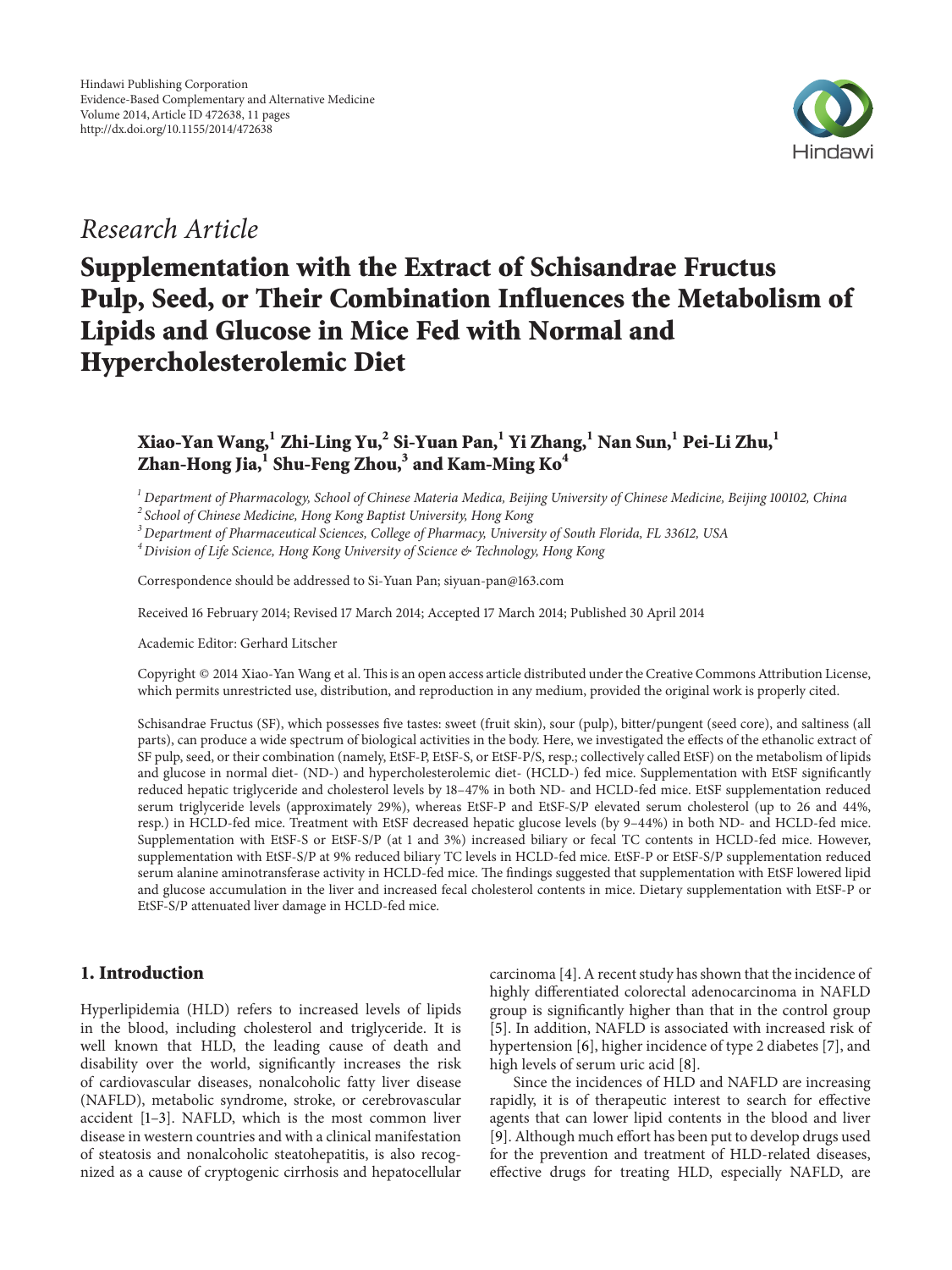yet to be discovered. In addition, synthetic lipid-lowering drugs have many potential adverse/side effects, such as muscle tenderness [10, 11], renal failure [12], and others, including headache, bowel upset, nausea, sleep disturbances, and hepatomegaly [13, 14]. In recent years, people prefer to use natural remedy such as dietary supplement/functional food for the prevention and treatment of NAFLD and/or lipid disorders [15, 16].

Schisandrae Fructus (SF, Wu-Wei-Zi in Chinese) has been used for thousands of years as a "superior" drug in the practice of Chinese medicine in China. Previous studies have shown that SF and its related chemical components possess a wide spectrum of biological activities such as antioxidation, antitumor [17, 18], hepatoprotection against chemically and virally induced hepatic injury [19], antifatigue, immunostimulation, and antiaging [20]. A recent study has demonstrated that SF extract can prevent ethanolinduced fatty liver, possibly through activation of AMPK (AMP kinase) and peroxisome proliferator-activated receptor  $\alpha$  (PPAR $\alpha$ ) signaling pathway [21]. Gomisin N, a diastereomer of schisandrin B (Sch B, a major active ingredient of SF), inhibited DNA damage checkpoint signaling by stereospecifically interacting with ataxia telangiectasia and Rad-3-related (ATR) protein kinase [22]. Our previous studies have shown that SF extracts [23, 24], Sch B [25], bicycol [26], and bifendate [27] can reduce hepatic triglyceride (TG) and total cholesterol (TC) levels in hypercholesterolemic (HCL) mice. In the present study, we endeavored to compare the effects of ethanol extracts of SF pulp, seed, or a mixture of pulp/seed on serum and hepatic lipid/glucose (GLU) levels, as well as liver function in mice under the normal and HCL conditions. Fenofibrate (FF) was used as a positive control for comparison.

## **2. Materials and Methods**

*2.1. Herbal Material and Extraction Procedure.* SF, which is the fruit of *Schisandra chinensis* (Turcz.) Baillon (Bei-Wu-Wei-Zi in Chinese), was purchased from the Anguo Chinese herbs market in Hebei province, China, and authenticated by Professor Chun-Sheng Liu at the Beijing University of Chinese Medicine. The fruit pulp and seed were manually separated and then dried at room temperature. The weight of pulp and seed was 63 and 37% of total weight, respectively. For the preparation of SF extracts, SF pulp, seed, or both were crushed into small pieces using an industrial grinder and extracted twice (first, 1.5 h; second, 2 h) with 5 volumes of 80% (v/v, in  $H_2O$ ) ethanol under reflux after soaking for half an hour. The pooled extract was filtered by filter paper and concentrated by rotary evaporation to obtain the SF seed ethanolic extract (EtSF-S), SF pulp ethanolic extract (EtSF-P), and their combination extracts (EtSF-S/P). The extracts were stored at 4<sup>∘</sup> C until use.

*2.2. Chemicals and Regents.* Cholesterol (certificate number 20120614) and bile salt (certificate number 20121210) were purchased from Sinopharm Chemical Reagent Co., Ltd. (Beijing, China). FF (certificate number 18246) was obtained from Beijing Yongkang Medical Ltd. (Beijing, China). Assay kits for TC, TG, and GLU were bought from Zhongsheng Beikong Biotechnology and Science Inc. (Beijing, China). Assay kits for high-density lipoprotein cholesterol (HDL), low-density lipoprotein cholesterol (LDL), and alanine aminotransferase (ALT) were purchased from Beijing Leadman Biochemistry Co., Ltd. (Beijing, China).

*2.3. Animal and Treatment.* All experimental procedures were approved by the University Committee on Research Practice at Beijing University of Chinese Medicine. Male ICR mice (grade II, certificate number SCXK (jing) 2012-0001), weighing 18–20 g, were supplied by Vital River Lab Animal Co. Ltd. (Beijing, China). All animals were maintained on a 12 h (light on 700–1900 h) light-dark cycle at 20–21<sup>∘</sup> C, with a relative humidity of 50–55%. They were allowed for free access to water and food.

#### *2.4. Experimental Design*

*2.4.1. Design 1.* In this study, the effects of dietary supplementation with SF extracts or FF on lipids, GLU, and liver were investigated in normal mice. Animals were divided into four groups of 10 animals in each: (1) mice fed with normal diet (ND); (2) and (3) mice fed with diet supplemented with 1% and 9% SF extracts (w/w), respectively; (4) mice fed with diet supplemented with 0.1% FF. After 10 days, mice were sacrificed under light ether anesthesia. Blood, collected from the orbital vein, and liver tissue samples were obtained and subjected to biochemical analysis.

*2.4.2. Design 2.* This study was designed to investigate the effects of SF extracts on serum and hepatic parameters in mice fed with HCL diet (HCLD) containing cholesterol/bill salt (1/0.3%, w/w). Mice were randomly divided into six groups (10 in each group): (1) mice fed with ND; (2) mice fed with HCLD; (3), (4), and (5) mice fed with HCLD supplemented with 1, 3, and 9% EtSF-S, EtSF-P, or EtSF-S/P, respectively; (6) mice fed with HCLD supplemented with 0.1% FF. Ten days later, animals were sacrificed and blood/liver tissue samples were collected for biochemical analysis. Figure 1 shows the design of the present study.

*2.5. Serum and Hepatic Biochemical Analysis.* Serum samples were prepared by centrifuging the clotted blood for 8 min at 2000 ×g and stored at −20<sup>∘</sup> C until used for biochemical analysis. Liver tissue samples were homogenized in 9 volumes of 0.9% (w/v) NaCl solution by two 10 s bursts of a tissue disintegrator at 13,500 rpm and then centrifuged at 2000 ×g for 15 min to obtain the supernatants. Ten  $\mu$ L of serum and  $40 \mu L$  of the hepatic supernatant were used to determine the TG and TC levels with GPO-PAP and COD-PAP methods, respectively. Ten  $\mu$ L serum and  $5 \mu$ L hepatic supernatant were used to determine the GLU levels with GOD-POD method. Serum HDL and LDL levels, as well as ALT activity, were determined using automatic biochemistry analyzer (Beckman Coulter Synchron CX4 PRO.Brea, CA, USA).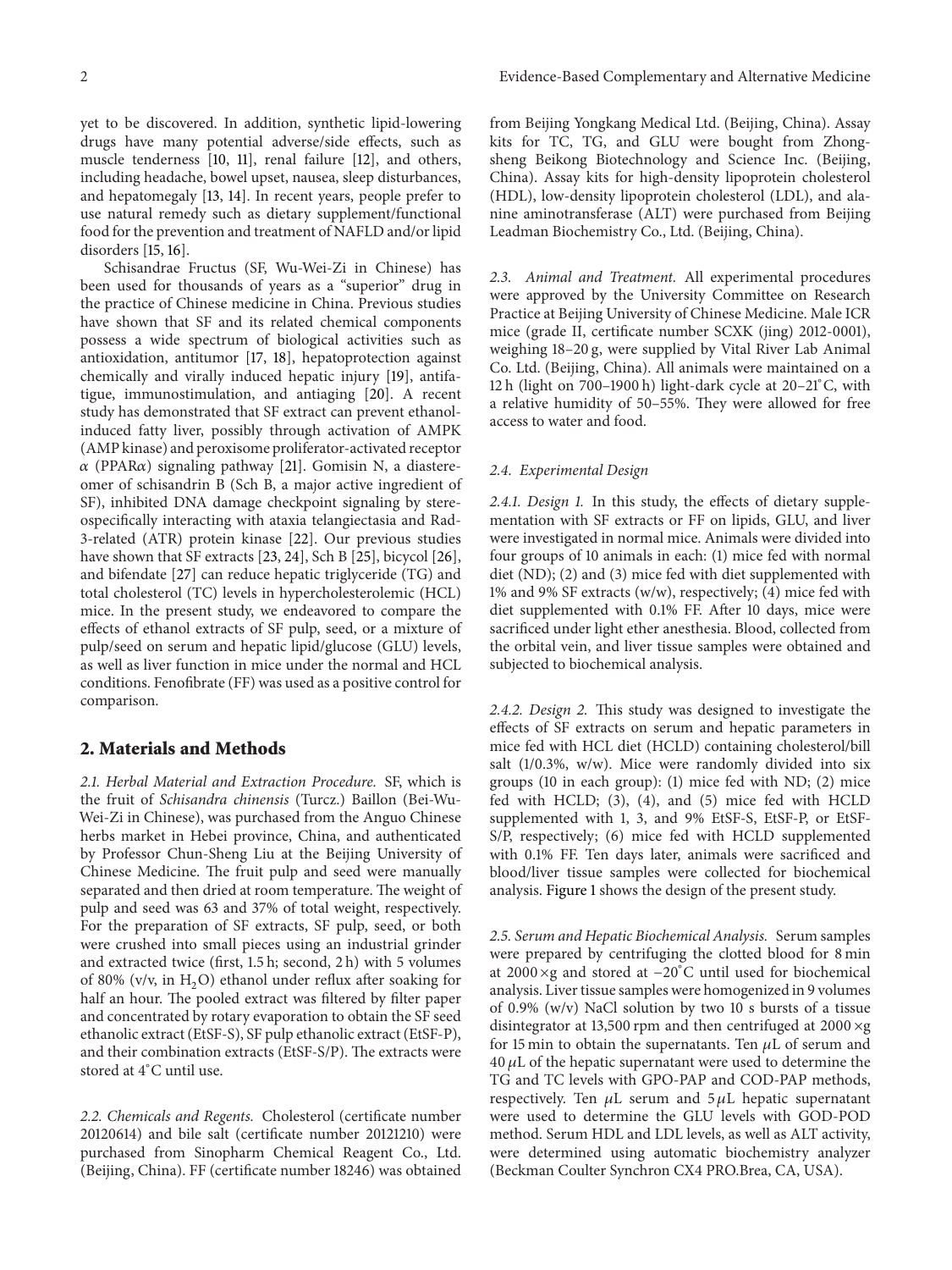

Figure 1: The design of the current study. SF: Schisandra Fructus; EtSF-S: ethanolic extract of SF seed; EtSF-P: ethanolic extract of SF pulp; EtSF-S/P: ethanolic extract of SF seed/pulp; TC: total cholesterol; TG: triglyceride; LDL: low-density lipoprotein; HDL: high-density lipoprotein; N-HDL: non-HDL; ALT: alanine aminotransferase; HCLD: hypercholesterolemic diet; ND: normal diet.

*2.6. Measurement of Biliary and Fecal TC Contents.* Mouse gallbladder was removed from the liver and soaked in 1 mL TC reagent for 16 h. Then TC concentrations  $(\mu \text{mol})$ gallbladder) were measured using the method described above. For the determination of TC contents in feces, mouse feces were collected and dried at room temperature. Dried feces (approximately 30 mg) were extracted with 0.5 mL chloroform-methanol  $(1:1, v/v)$  mixture for 12 h and then centrifuged at 2000 ×g for 5 min to obtain the supernatants. Thirty  $\mu$ L fecal supernatants were used to measure the TC levels  $(\mu \text{mol/g feces})$  using assay kit.

*2.7. Measurement of Hepatic Index.* Body and liver weights were measured. Hepatic index was estimated from the ratio of total liver weight to body weight (liver weight/body weight  $\times$ 100).

*2.8. Statistical Analysis.* Values given are means ± SEM. Data were analyzed by one-way ANOVA using SPSS statistical analysis program and then differences among means were analyzed by Dunnett's multiple comparisons test or post hoc analysis.  $P < 0.05$  was considered significant.

# **3. Results**

*3.1. Effects of EtSF Supplementation on Serum Lipid Profiles.* As shown in Table 1, daily supplementation with EtSF (i.e., EtSF-S, EtSF-P, and EtSF-S/P) did not affect serum TC, TG, and HDL levels in mice fed with ND. However, both EtSF-P and EtSF-S/P supplementation markedly increased serum HDL and LDL levels (up to 15–47% and 14–73%, resp.) in ND- and HCLD-fed mice. All 3 tested EtSF extracts decreased serum TG levels (up to 25%) in HCLD-fed mice, but EtSF-P and EtSF-S/P markedly increased serum TC levels (approximately 26 and 44%, resp.) in mice fed with HCLD. Feeding mice with HCLD markedly increased serum TC, LDL, and N-HDL levels, as well as LDL/HDL ratio. HCLD decreased serum TG level (up to 60%) and HDL/LDL ratio, when compared with ND-fed mice. EtSF-S supplementation did not affect serum HDL/LDL and LDL/HDL ratios, but decreased N-HDL level in ND-fed mice. EtSF-P and EtSF-S/P supplementation decreased serum HDL/LDL ratio and increased LDL/HDL ratio and N-HDL levels in both NDfed and HCBD-fed mice. FF supplementation reduced serum TC (32%), TG (52%), HDL (34%), or HDL/LDL ratio but increased LDL/HDL ratio, in normal mice. Serum TC, TG, LDL, and N-HDL levels were reduced by 29, 38, 66, and 69%, respectively, in mice fed with FF-supplemented HCLD diet, when compared with those fed with HCLD only. Moreover, FF elevated serum HDL/LDL ratio but decreased LDL/HDL ratio in HCLD-fed mice.

*3.2. Effects of EtSF Supplementation on Hepatic Lipid/Glucose Levels.* Supplementation with EtSF-S, EtSF-P, or EtSF-S/P decreased hepatic TC and TG contents (up to 47%) in ND-fed mice. Feeding mice with HCLD markedly increased hepatic TC and TG contents (up to 447 and 402%, resp.), when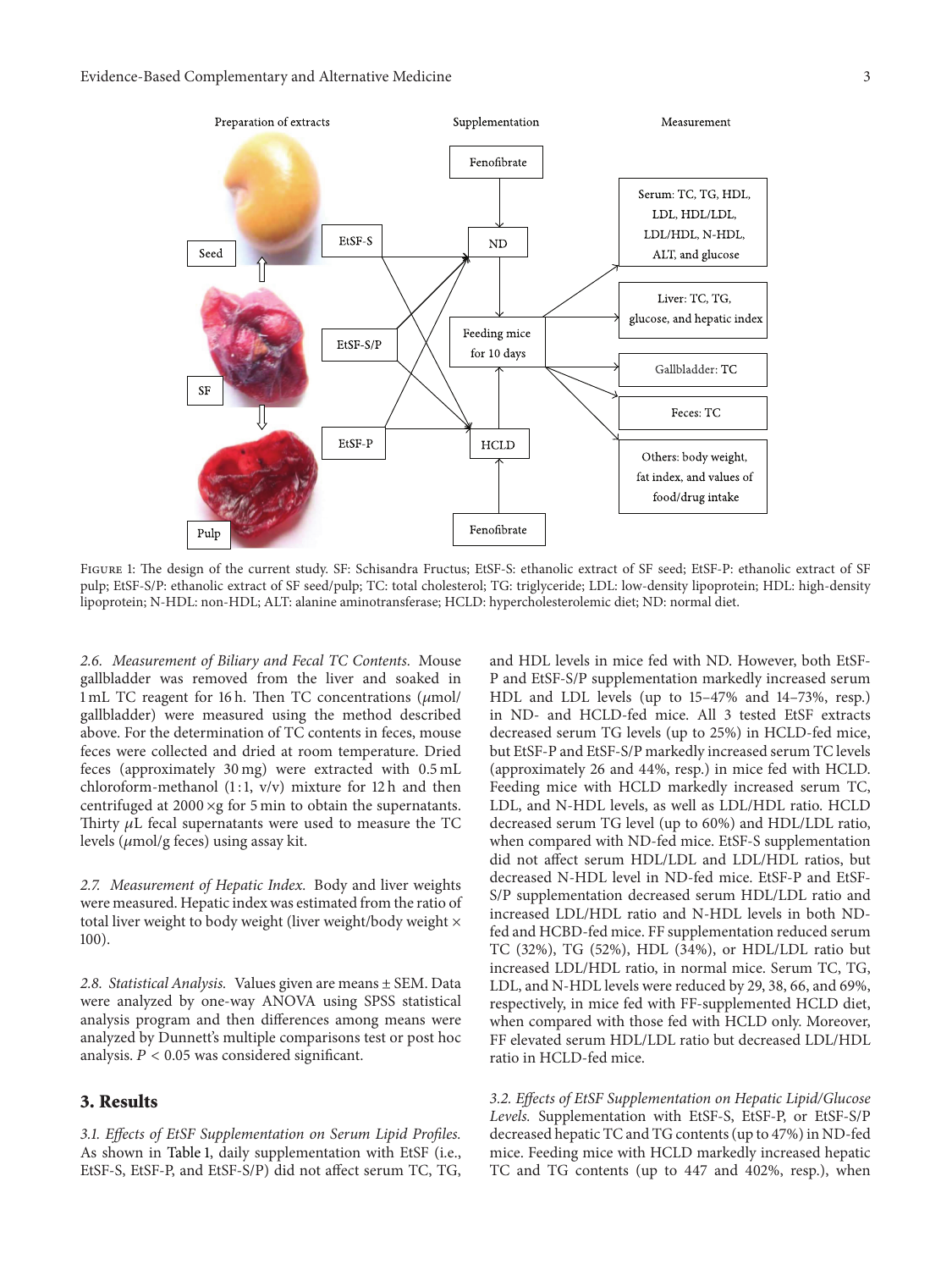Table 1: Effects of EtSF supplementation on serum lipid profiles in normal and HCL mice.

| Groups         | Drug<br>(% )                   | TC (mmol/L)                      | TG (mmol/L)                      | ${\rm HDL}$<br>(mmol/L)          | LDL (mmol/L)                     | HDL/LDL                          | LDL/HDL                          | $N$ -HDL<br>(mmol/L)             |
|----------------|--------------------------------|----------------------------------|----------------------------------|----------------------------------|----------------------------------|----------------------------------|----------------------------------|----------------------------------|
| ND-fed mice    |                                |                                  |                                  |                                  |                                  |                                  |                                  |                                  |
| ND             |                                | $3.39 \pm 0.10$                  | $1.24 \pm 0.06$                  | $3.57 \pm 0.12$                  | $0.44 \pm 0.02$                  | $8.18 \pm 0.35$                  | $0.13 \pm 0.01$                  | $0.65 \pm 0.02$                  |
| ND/EtSF-S      | $\mathbf{1}$                   | $3.37\pm0.14$                    | $1.29 \pm 0.08$                  | $3.66 \pm 0.19$                  | $0.45 \pm 0.02$                  | $8.27 \pm 0.57$                  | $0.13\pm0.01$                    | $0.53\pm0.05^*$                  |
|                | 9                              | $3.25\pm0.12$                    | $1.05 \pm 0.15$                  | $3.58 \pm 0.14$                  | $0.45 \pm 0.03$                  | $8.07 \pm 0.43$                  | $0.13 \pm 0.01$                  | $0.46 \pm 0.05$ **               |
| ND/FF          | 0.1                            | $2.32 \pm 0.10$ **               | $0.60 \pm 0.03***$               | $2.36 \pm 0.14***$               | $0.40\pm0.03$                    | $6.12 \pm 0.38$ **               | $0.17 \pm 0.01***$               | $0.68 \pm 0.03$                  |
| ND             |                                | $4.23 \pm 0.25$                  | $1.81 \pm 0.05$                  | $3.64\pm0.18$                    | $0.47 \pm 0.03$                  | $7.90 \pm 0.38$                  | $0.13 \pm 0.01$                  | $0.71\pm0.12$                    |
| ND/EtSF-P      | $\mathbf{1}$                   | $4.28 \pm 0.16$                  | $1.81 \pm 0.06$                  | $3.66 \pm 0.17$                  | $0.49 \pm 0.03$                  | $7.62 \pm 0.42$                  | $0.14 \pm 0.01$                  | $0.71\pm0.09$                    |
|                | 9                              | $4.44 \pm 0.19$                  | $1.78 \pm 0.17$                  | $3.72 \pm 0.14$                  | $0.62 \pm 0.05^*$                | $6.25 \pm 0.57^*$                | $0.17 \pm 0.02^*$                | $0.83 \pm 0.09$                  |
| ND             |                                | $4.28 \pm 0.14$                  | $1.82 \pm 0.18$                  | $3.67 \pm 0.16$                  | $0.59 \pm 0.04$                  | $6.44 \pm 0.42$                  | $0.16 \pm 0.01$                  | $0.61\pm0.04$                    |
| ND/EtSF-S/P    | $\mathbf{1}$                   | $4.31 \pm 0.17$                  | $1.93 \pm 0.19$                  | $3.52 \pm 0.14$                  | $0.78 \pm 0.04***$               | $4.62 \pm 0.20$ <sup>**</sup>    | $0.22 \pm 0.01***$               | $0.78 \pm 0.06^*$                |
|                | 9                              | $4.67 \pm 0.15$                  | $2.09 \pm 0.11$                  | $4.09 \pm 0.18$                  | $0.74 \pm 0.03$ **               | $5.52 \pm 0.12^*$                | $0.18 \pm 0.004$                 | $0.58 \pm 0.05$                  |
| HCLD-fed mice  |                                |                                  |                                  |                                  |                                  |                                  |                                  |                                  |
| N <sub>D</sub> |                                | $4.15 \pm 0.16$                  | $1.79 \pm 0.10$                  | $3.70 \pm 0.19$                  | $0.56 \pm 0.04$                  | $6.71 \pm 0.33$                  | $0.15 \pm 0.01$                  | $0.45 \pm 0.05$                  |
| <b>HCLD</b>    |                                | $5.59 \pm 0.27^{**}$             | $1.24 \pm 0.06$ **               | $3.60 \pm 0.17$                  | $2.21 \pm 0.12$ <sup>**</sup>    | $1.64 \pm 0.06$ **               | $0.62 \pm 0.02$ **               | $1.99 \pm 0.15***$               |
|                | 1                              | $5.74 \pm 0.23$                  | $0.97 \pm 0.05^{\dagger\dagger}$ | $3.57 \pm 0.09$                  | $2.38 \pm 0.13$                  | $1.52 \pm 0.06$                  | $0.67 \pm 0.03$                  | $2.18 \pm 0.17$                  |
| HCLD/EtSF-S    | $\overline{3}$                 | $5.68 \pm 0.14$                  | $1.08\pm0.05$                    | $3.70 \pm 0.08$                  | $2.23 \pm 0.08$                  | $1.67 \pm 0.05$                  | $0.60\pm0.02$                    | $1.98 \pm 0.10$                  |
|                | 9                              | $5.68 \pm 0.16$                  | $0.96 \pm 0.07^{\dagger\dagger}$ | $3.68 \pm 0.09$                  | $2.31 \pm 0.13$                  | $1.63 \pm 0.08$                  | $0.63 \pm 0.03$                  | $2.00 \pm 0.12$                  |
| HCLD/FF        | 0.1                            | $3.95 \pm 0.22^{\dagger\dagger}$ | $0.77 \pm 0.04^{\dagger\dagger}$ | $3.34 \pm 0.23$                  | $0.76 \pm 0.07^{\dagger\dagger}$ | $4.62 \pm 0.31^{\dagger\dagger}$ | $0.23 \pm 0.02^{\dagger\dagger}$ | $0.61 \pm 0.06^{\dagger\dagger}$ |
| ND             | $\qquad \qquad \longleftarrow$ | $4.23 \pm 0.25$                  | $1.81 \pm 0.05$                  | $3.64 \pm 0.18$                  | $0.47\pm0.03$                    | $7.90 \pm 0.38$                  | $0.13\pm0.01$                    | $0.71 \pm 0.12$                  |
| <b>HCLD</b>    |                                | $5.06 \pm 0.23$ <sup>*</sup>     | $1.01 \pm 0.06***$               | $3.22\pm0.11$                    | $1.55 \pm 0.05$ **               | $2.05\pm0.11^{**}$               | $0.50 \pm 0.02$ **               | $1.95 \pm 0.15***$               |
|                | $\mathbf{1}$                   | $4.98 \pm 0.15$                  | $1.04 \pm 0.08$                  | $3.23 \pm 0.09$                  | $1.61\pm0.07$                    | $2.03\pm0.08$                    | $0.50 \pm 0.02$                  | $1.75\pm0.13$                    |
| HCLD/EtSF-P    | $\overline{3}$                 | $5.61 \pm 0.20$                  | $0.92 \pm 0.08$                  | $3.60 \pm 0.14$                  | $1.74 \pm 0.09$                  | $2.03 \pm 0.09$                  | $0.50 \pm 0.02$                  | $2.01\pm0.10$                    |
|                | 9                              | $6.38 \pm 0.20^{1\dagger}$       | $0.76 \pm 0.06^{\dagger\dagger}$ | $3.70 \pm 0.14^{\dagger}$        | $2.28 \pm 0.09^{\dagger\dagger}$ | $1.59 \pm 0.07^{\dagger\dagger}$ | $0.64 \pm 0.03^{\dagger\dagger}$ | $2.69 \pm 0.13^{\dagger\dagger}$ |
| ND             |                                | $4.28 \pm 0.14$                  | $1.82 \pm 0.18$                  | $3.67 \pm 0.16$                  | $0.59 \pm 0.04$                  | $6.44 \pm 0.42$                  | $0.16\pm0.01$                    | $0.61 \pm 0.04$                  |
| <b>HCLD</b>    |                                | $5.10\pm0.18^{\ast\ast}$         | $0.73 \pm 0.06$ **               | $3.74\pm0.13$                    | $1.97 \pm 0.11***$               | $1.95\pm0.12^{**}$               | $0.53 \pm 0.04$ **               | $1.35\pm0.13$ $^{**}$            |
|                | $\mathbf{1}$                   | $6.40 \pm 0.16^{\dagger\dagger}$ | $0.69 \pm 0.07$                  | $4.26 \pm 0.09^{\dagger\dagger}$ | $2.88 \pm 0.11^{\dagger\dagger}$ | $1.50 \pm 0.07^{\dagger\dagger}$ | $0.68 \pm 0.03^{\dagger\dagger}$ | $2.14 \pm 0.12^{++}$             |
| HCLD/EtSF-S/P  | 3                              | $6.34 \pm 0.31^{\dagger\dagger}$ | $0.57 \pm 0.04^{\dagger}$        | $4.01\pm0.19$                    | $2.80 \pm 0.16^{\dagger\dagger}$ | $1.45 \pm 0.07^{\dagger\dagger}$ | $0.70 \pm 0.03^{\dagger\dagger}$ | $2.33\pm0.18^{\dagger\dagger}$   |
|                | 9                              | $7.32 \pm 0.23^{\dagger\dagger}$ | $0.60 \pm 0.05$                  | $4.38 \pm 0.12^{\dagger\dagger}$ | $3.41 \pm 0.16^{\dagger\dagger}$ | $1.30 \pm 0.06^{\dagger\dagger}$ | $0.78 \pm 0.04^{\dagger\dagger}$ | $2.94 \pm 0.20^{11}$             |

Mice were fed with normal diet (ND) or hypercholesterolemic diet (HCLD) without and with the ethanolic extract of Schisandrae Fructus (SF) pulp, seed, or their combination (namely, EtSF-P, EtSF-S, and EtSF-P/S, resp.) and fenofibrate (FF) at the indicated doses (%, w/w), which was estimated on the basis of crude herbal material, for 10 days. Then serum total cholesterol (TC), triglyceride (TG), high-density lipoprotein (HDL), low-density lipoprotein (LDL), and non-HDL (N-HDL) levels, as well as HDL/LDL and LDL/HDL ratios, were measured. HCLD was constituted of 1% cholesterol and 0.3% bile salt (w/w). Values given are the means  $\pm$  SEM, with  $n = 10$ .  ${}^{*}P < 0.05$ ,  ${}^{**}P < 0.01$  versus ND;  ${}^{^{\dagger}}P < 0.05$ ,  ${}^{^{\dagger}*P} < 0.01$  versus HCLD. Statistical significant differences were determined using a one-way ANOVA followed by Dunnett's multiple comparisons test or post hoc analysis.

compared with those of mice fed with ND. Supplementation with EtSF-S, EtSF-P, or EtSF-S/P reduced the hepatic TC and TG contents by 18–37% and 23–30%, respectively, in HCL mice. FF supplementation lowered hepatic TC/TG contents by 64/49 and 81/55% in both normal and HCL mice, respectively (Figures 2(a) and 2(b)). Dietary supplementation with 3 tested SF extracts and FF reduced hepatic GLU contents by 10/44% and 58/44% in ND-/HCLD-fed mice, respectively (Figure 2(c)).

*3.3. Effects of EtSF Supplementation on Biliary and Fecal Cholesterol Contents.* EtSF-S and 1% EtSF-S/P, but not EtSF-P, supplementation increased biliary TC concentrations in HCLD-fed mice (up to 136 and 60%, resp.). However, supplementation with 9% EtSF-S/P reduced biliary TC by 30% in HCL mice (Figure 3(a)). Feeding mice with 9% EtSF-P and EtSF-S/P elevated the fecal cholesterol excretion (by 21 and 62%, resp.) (Figure 3(b)).

*3.4. Effects of EtSF Supplementation on Hepatic Index and Function.* Feeding mice with EtSF-S/P or HCLD increased hepatic index by 10 or 18%, respectively, when compared with control ND group. FF increased hepatic index by 95 and 79%, respectively, in normal and HCL mice, respectively (Figure 4(a)). EtSF did not alter the serum ALT activity in normal mice, but EtSF-P and EtSF-S/P lowered the ALT activity (33 and 24% decrease, resp.) in HCL mice. FF supplementation significantly elevated serum ALT activity by 209 and 650%, respectively, in ND- and HCLD-fed mice  $(Figure 4(b)).$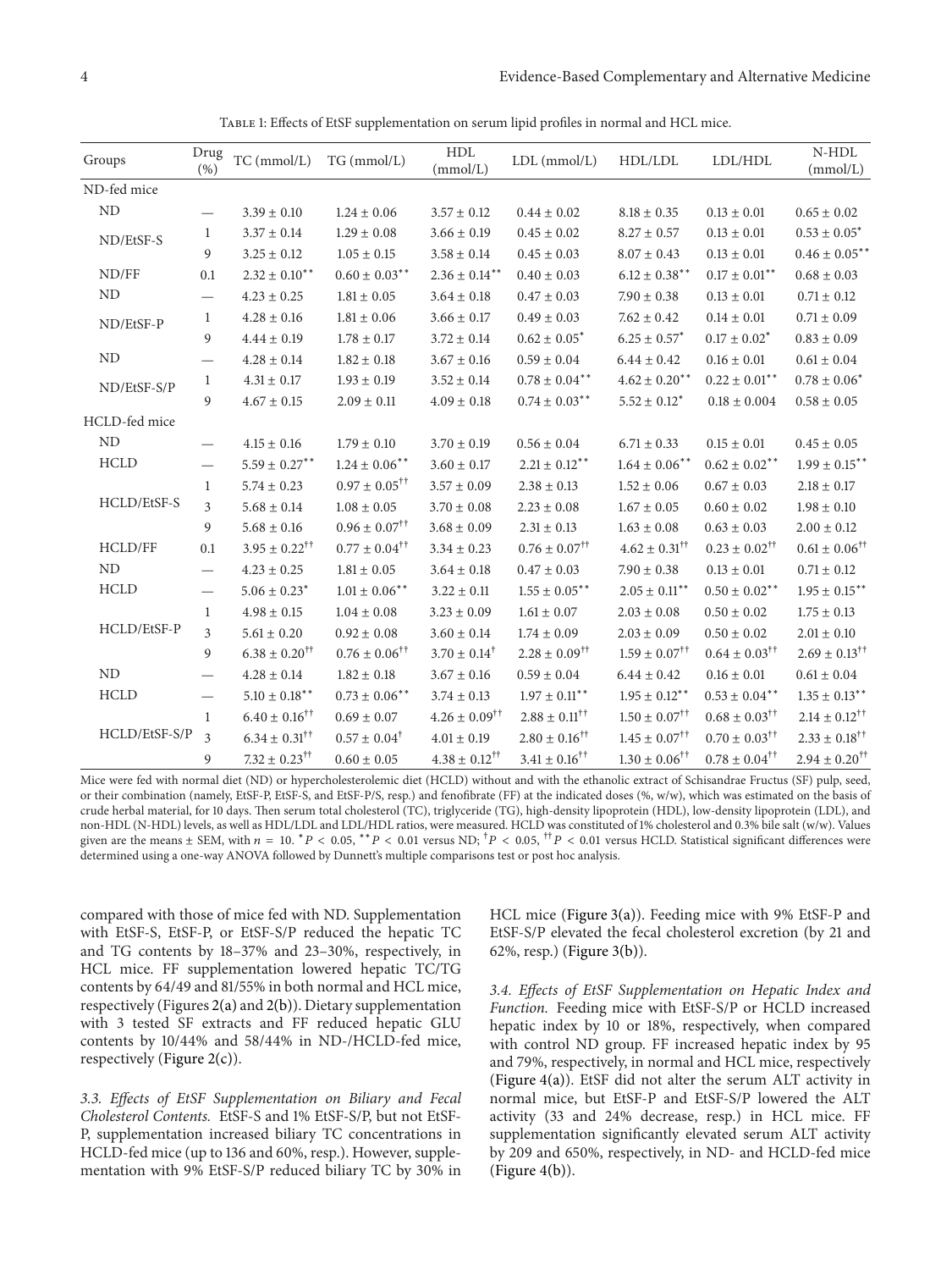

FIGURE 2: Effects of EtSF supplementation on hepatic lipid/glucose contents in normal and HCL mice. Experimental details were described in Table 1. Mice were fed with ND and HCLD without or with EtSF or FF supplementation, as indicated in the figure. Ten days later, hepatic TC (a), TG (b), and glucose (c) contents were measured. Values given are the means  $\pm$  SEM, with  $n = 10$ . \*  $P < 0.05$ , \*\*  $P < 0.01$  versus mice fed with ND and  $^{\dagger}P$  < 0.05,  $^{\dagger\dagger}P$  < 0.01 versus mice fed with HCLD alone. Statistically significant differences were determined using a one-way ANOVA followed by Dunnett's multiple comparisons test or post hoc analysis.

*3.5. Effects of EtSF Supplementation on Body Weight and Food/Drug Intake.* EtSF-P supplementation decreased the body weight (up to 6%;  $P \leq 0.05$ ) in ND-, but not HCLD-, fed mice. However, no detectable changes in body weight between EtSF-S/EtSF-S/P supplemented and unsupplemented mice fed with ND and HCLD were observed. In addition, weight loss was observed in FF-supplemented mice with ND (by 8%) and HCLD (by 16%). Daily intake of EtSF-S, EtSF-P, or EtSF-S/P was estimated to be 1.47–1.68 g/kg (based on crude herb equivalent) at 1% supplementation, 4.23–5.47 g/kg at 3% supplementation, and 12.72–15.43 g/kg, at 9% supplementation. The human equivalent dose of 1% EtSF is estimated to be 0.15–0.17 g crude herb/kg. The daily intake of FF was estimated to be 0.15 and 0.13 g/kg in normal and HCL mice, respectively (Table 2).

#### **4. Discussion**

While genetic inheritance may contribute to the development of HLD and its related NAFLD in some patients, the main pathological causes are related to the lack of exercise and diet with high levels of saturated fats and carbohydrates [3]. In the present study, mice fed with a diet containing cholesterol and bile salt for 10 days exhibited elevations in serum TC, LDL levels, and ALT activity, as well as hepatic TC, TG, and GLU levels, which were associated with hepatomegaly and liver injury. Biliary and fecal TC concentrations were also increased in mice fed with HCLD. It was observed that feeding mice with HCLD for ten days was able to increase serum LDL level but causes no detectable change in serum HDL. The findings indicated that HLD and/or NAFLD in humans were successfully mimicked by a mouse model of feeding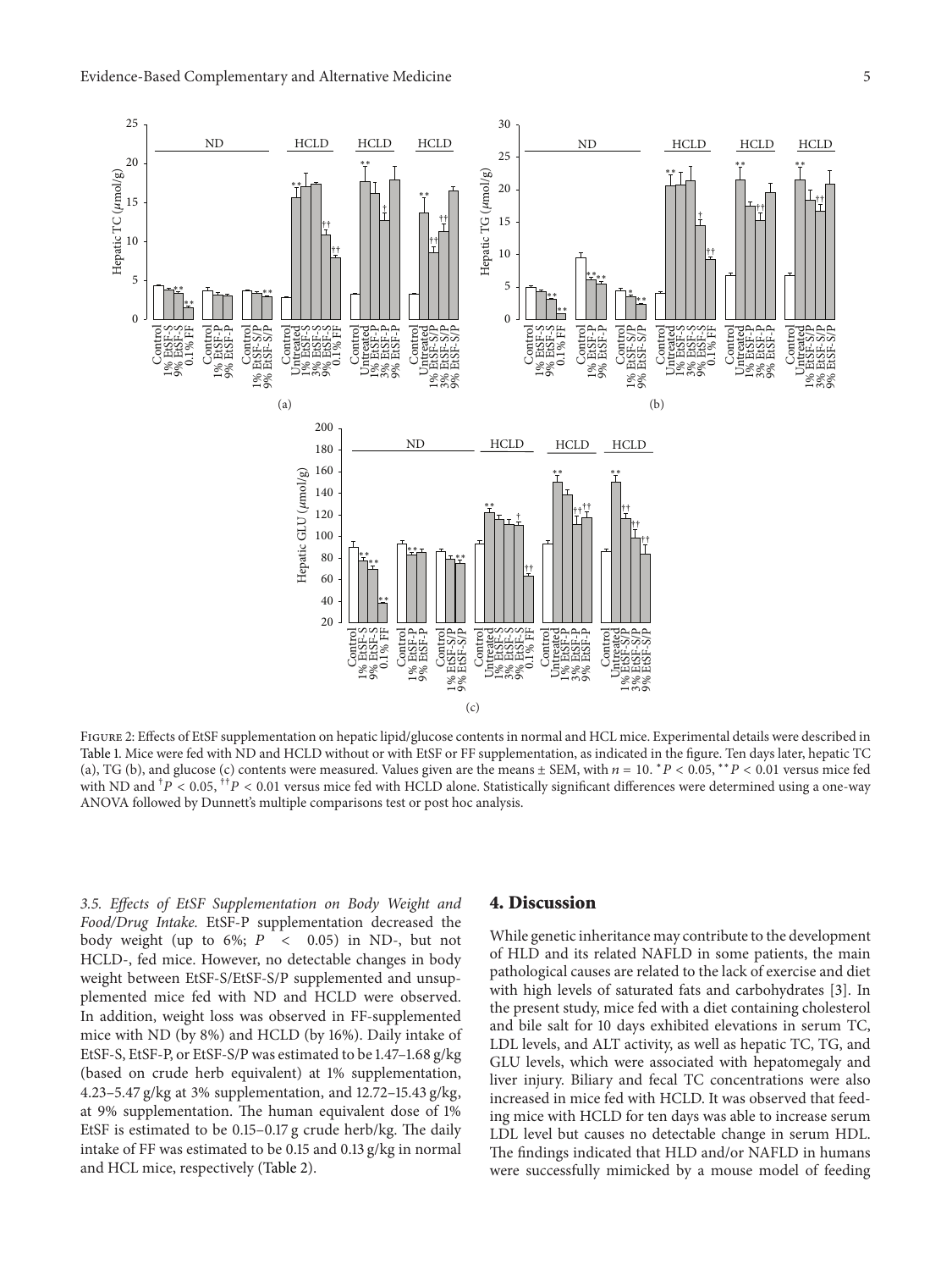

FIGURE 3: Effects of EtSF supplementation on biliary and fecal cholesterol contents in normal and HCL mice. Experimental details were described in Table 1. Mice were fed with ND and HCLD without or with EtSF or FF supplementation, as indicated in the figure. Ten days later, biliary (a) and fecal (b) TC contents were measured. Values given are the means  $\pm$  SEM, with  $n = 10$ .  $*P < 0.05$ ,  $*P < 0.01$  versus mice fed with ND and  $^{\dagger}P$  < 0.05,  $^{\dagger\dagger}P$  < 0.01 versus mice fed with HCLD alone. Statistically significant differences were determined using a one-way ANOVA followed by Dunnett's multiple comparisons test or post hoc analysis.



Figure 4: Effects of EtSF supplementation on hepatic index and function in normal and HCL mice. Experimental details were described in Table 1. Mice were fed with ND and HCLD without or with EtSF or FF supplementation, as indicated in the figure. Ten days later, hepatic index (a) and serum alanine aminotransferase (ALT) activity (b) were measured. Values given are the means  $\pm$  SEM, with  $n = 10$ .  $*P$  < 0.05,\*\*P < 0.01 versus mice fed with ND and  $^{\dagger}P$  < 0.05,  $^{\dagger\dagger}P$  < 0.01 versus mice fed with HCLD alone. Statistically significant differences were determined using a one-way ANOVA followed by Dunnett's multiple comparisons test or post hoc analysis.

HCLD. Nevertheless, the low levels of serum TG, as observed in the mouse model, may be related to the short period (10 days) of modeling, HCLD composition, and/or interspecies differences [28, 29]. In clinical situation, however, serum TG level is often not a concomitant parameter in HCL; it may increase or remain unchanged but never be lower than the normal range.

Given that N-HDL, HDL/LDL ratio, and LDL/HDL ratio are clinical parameters for assessing the risk of cardiovascular diseases, NAFLD, and metabolic syndrome in humans [30– 32], these parameters were also adopted for evaluating the

effectiveness of the tested EtSF extracts in mice fed with HCLD. Feeding mice with HCLD increased serum LDL/HDL ratio and N-HDL levels but decreased the HDL/LDL ratio, which are consistent with the clinical manifestation of HLD [33–35]. FF supplementation increased HDL/LDL ratio and decreased N-HDL levels and LDL/HDL ratio in HCL mice. On the other hand, the supplementation with EtSF-P and EtSF-S/P decreased HDL/LDL ratio and elevated N-HDL levels and LDL/HDL ratio. While EtSF-P and EtSF-S/P lowered serum TG and enhanced serum HDL, both EtSF extracts increased serum TC and N-HDL levels and LDL/HDL ratio,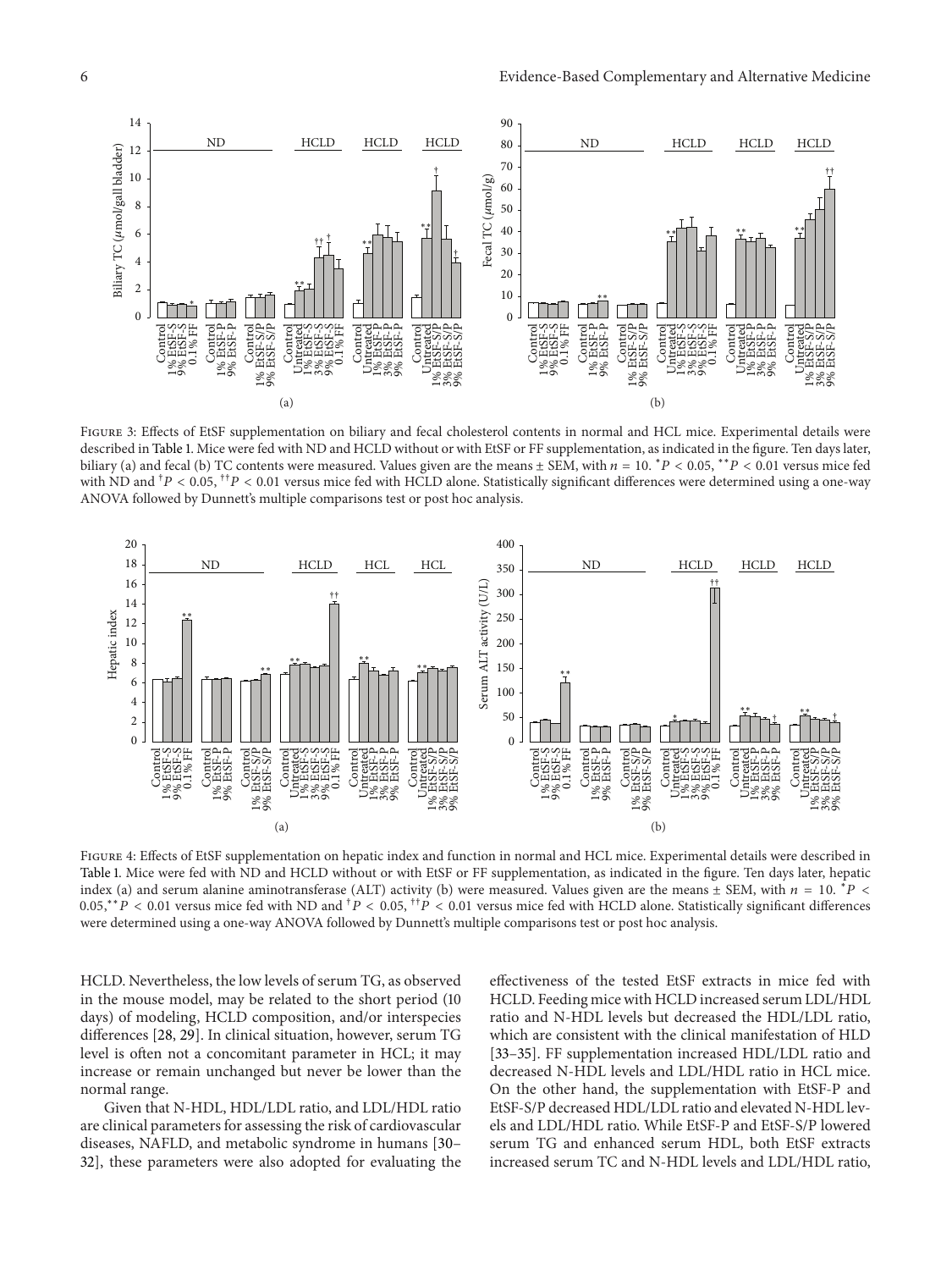| Groups        | Drug<br>concentration<br>$(\% , w/w)$ | Body weight (g) in<br>D <sub>1</sub> | Body weight (g) in<br>D 10      | Food intake<br>(g/kg/day) | Drug intake<br>(g/kg/day) |
|---------------|---------------------------------------|--------------------------------------|---------------------------------|---------------------------|---------------------------|
| ND-fed mice   |                                       |                                      |                                 |                           |                           |
| ND            |                                       | $18.55 \pm 0.09$                     | $28.70 \pm 0.53$                | 148.54                    |                           |
| ND/EtSF-S     | $\mathbf{1}$                          | $18.58 \pm 0.09$                     | $28.10 \pm 0.45$                | 147.80                    | 1.48                      |
|               | $\overline{9}$                        | $18.56 \pm 0.09$                     | $28.24 \pm 0.53$                | 151.48                    | 13.63                     |
| ND/FF         | 0.1                                   | $18.52 \pm 0.11$                     | $26.36 \pm 0.65^*$              | 145.27                    | 0.15                      |
| ND            |                                       | $18.14 \pm 0.18$                     | $28.02 \pm 0.45$                | 158.60                    | $\overline{\phantom{m}}$  |
| ND/EtSF-P     | $\mathbf{1}$                          | $18.08 \pm 0.18$                     | $26.55 \pm 0.52^*$              | 147.39                    | 1.47                      |
|               | 9                                     | $18.03 \pm 0.19$                     | $26.38 \pm 0.41^*$              | 165.29                    | 14.88                     |
| ND            |                                       | $18.52 \pm 0.10$                     | $28.02 \pm 0.51$                | 154.29                    | $\overline{\phantom{m}}$  |
| ND/EtSF-S/P   | 1                                     | $18.48 \pm 0.11$                     | $27.87 \pm 0.50$                | 146.88                    | 1.47                      |
|               | 9                                     | $18.55\pm0.11$                       | $28.42 \pm 0.45$                | 145.30                    | 13.08                     |
| HCLD-fed mice |                                       |                                      |                                 |                           |                           |
| ND            |                                       | $18.60 \pm 0.16$                     | $28.48 \pm 0.50$                | 156.21                    |                           |
| <b>HCLD</b>   |                                       | $18.68 \pm 0.18$                     | $28.48 \pm 0.49$                | 143.35                    |                           |
|               | $\mathbf{1}$                          | $18.55 \pm 0.17$                     | $29.49 \pm 0.53$                | 145.75                    | 1.46                      |
| HCLD/EtSF-S   | 3                                     | $18.65\pm0.16$                       | $28.48 \pm 0.72$                | 141.09                    | 4.23                      |
|               | 9                                     | $18.62 \pm 0.17$                     | $28.07 \pm 0.47$                | 141.31                    | 12.72                     |
| HCLD/FF       | 0.1                                   | $18.67 \pm 0.19$                     | $23.81\pm0.62^{\dagger\dagger}$ | 132.00                    | 0.13                      |
| ND            |                                       | $18.14 \pm 0.18$                     | $28.02 \pm 0.45$                | 158.60                    | $\overline{\phantom{0}}$  |
| <b>HCLD</b>   |                                       | $18.63 \pm 0.22$                     | $27.74 \pm 0.59$                | 159.60                    |                           |
|               | $\mathbf{1}$                          | $18.92 \pm 0.34$                     | $28.17 \pm 0.62$                | 164.80                    | 1.65                      |
| HCLD/EtSF-P   | 3                                     | $18.45 \pm 0.25$                     | $28.55 \pm 0.79$                | 182.16                    | 5.47                      |
|               | 9                                     | $18.41 \pm 0.29$                     | $27.06 \pm 0.45$                | 171.46                    | 15.43                     |
| ND            |                                       | $18.52 \pm 0.10$                     | $28.02 \pm 0.51$                | 154.29                    |                           |
| <b>HCLD</b>   |                                       | $19.00 \pm 0.26$                     | $27.37 \pm 0.48$                | 157.86                    |                           |
| HCLD/EtSF-S/P | $\mathbf{1}$                          | $18.88 \pm 0.24$                     | $29.04 \pm 0.92$                | 167.58                    | 1.68                      |
|               | 3                                     | $19.14 \pm 0.30$                     | $28.17 \pm 0.47$                | 172.16                    | 5.17                      |
|               | 9                                     | $18.90\pm0.30$                       | $27.47 \pm 0.42$                | 166.41                    | 14.98                     |

Table 2: Effects of EtSF supplementation on body weight and food/drug intake in normal and HCL mice.

Experimental details were described in Table 1. The dosages (g/kg/day) based on crude herbal material were determined with the amount of ingested diet (g/kg/day) and drug concentrations in the diet. Values given are the means  $\pm$  SEM, with  $n = 10$ .  $^*P < 0.05$  versus mice fed with ND;  $^{\dagger\dagger}P < 0.01$  versus mice fed with HCLD. Statistical significant differences were determined using a one-way ANOVA followed by Dunnett's multiple comparisons test or post hoc analysis.

as well as decreased HDL/LDL ratio. These findings suggest that EtSF-P and EtSF-S/P (but not EtSF-S) supplementation may lead to further worsening of lipid parameters in mice under HCL condition. However, it has been reported that the baseline levels of plasma TC, HDL, LDL, and TG in mice were marginally higher than the reference ranges prior to the experiment and 2 weeks of EtSF supplementation did not cause any significant changes in lipid parameters [36].

It is well established that lipid metabolism is closely related to GLU metabolism in the body. The relevant metabolic disorders constitute the pathological basis of hyperlipidemia, metabolic syndrome, type 2 diabetes, fatty liver disease, and obesity [37]. In the present study, supplementation with EtSF-S, EtSF-P, or EtSF-S/P did not change serum TC and TG levels but altered hepatic lipid contents

and GLU levels in HCL mice. While EtSF-P and EtSF-S/P supplementation increased hepatic TC contents in HCLD-fed mice, EtSF-S lowered the hepatic TC content. Serum levels of HDL and LDL (often referred to as "good" cholesterol and "bad" cholesterol, resp.) [38] were increased in mice fed with HCLD or ND supplemented with EtSF-P or EtSF-S/P. The elevation of serum HDL and LDL levels by EtSF extracts, in particular the EtSF-S/P, might result from a metabolic response to hypercholesterolemia, wherein the increased cholesterol content necessitates higher levels of LDL and HDL for transportation in the blood. Supplementation with EtSF was found to markedly decrease hepatic TC, TG, and GLU contents in both ND- and HCLD-fed mice. EtSF-S/P supplementation at 1% increased biliary TC level; however, the supplementation at 9% reduced biliary TC level and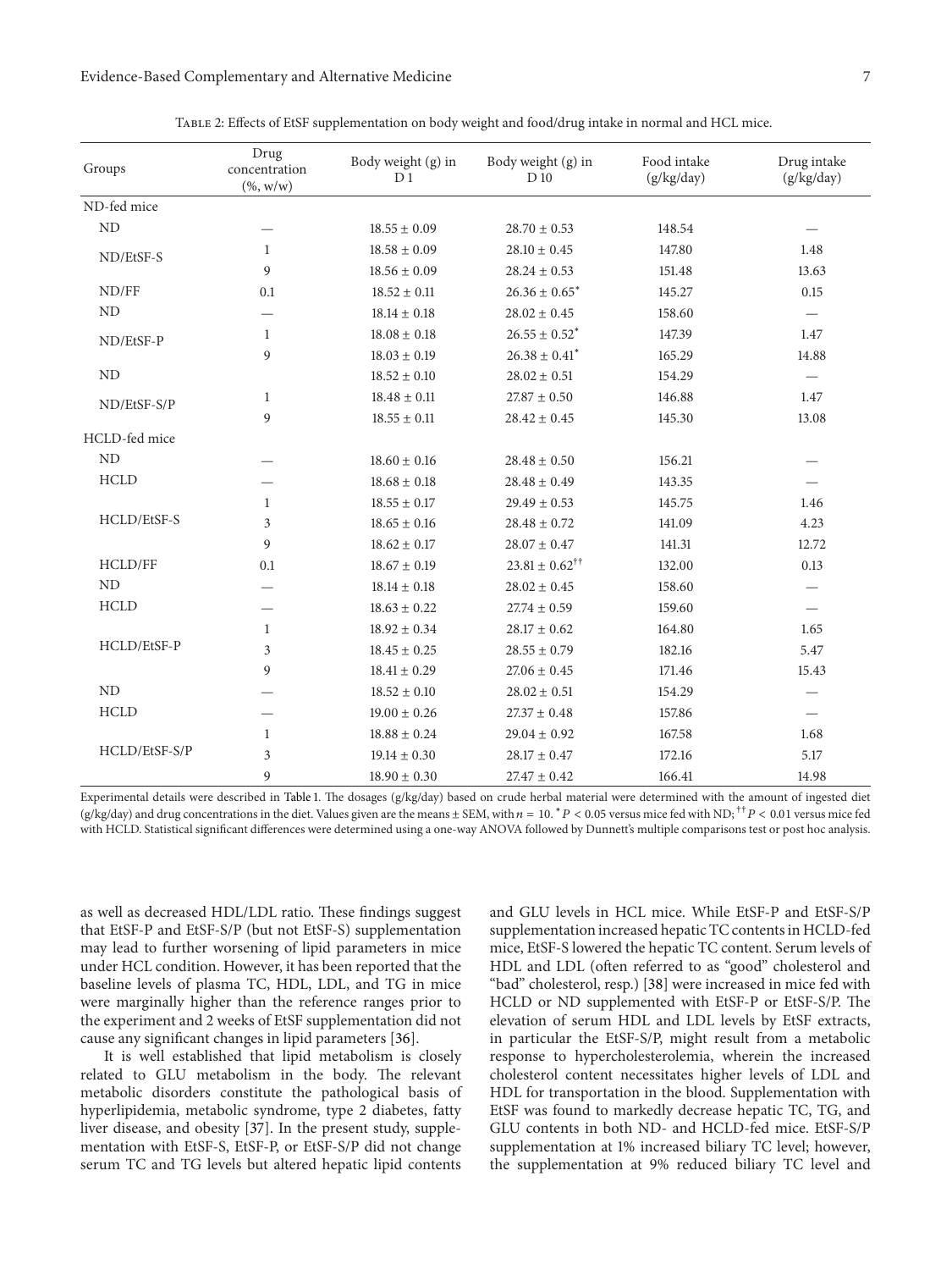increased fecal TC excretion. While EtSF-S attenuated serum TG levels, both EtSF-P and EtSF-S/P did not cause any changes in normal and HCL mice. Taken together, the results suggest that SF can influence the lipid and GLU metabolism in mice in a complex manner, especially under the HCL condition.

A previous study in our laboratory has shown that Sch B lowered fat accumulation in L-02 cells incubated with free fat acid via inhibition of adipose differentiation-related protein (ADRP) and sterol regulatory element-binding protein (SREBP-1) expression [39]. It is known that ADRP is closely associated with intracellular lipid droplets and upregulated in hepatic steatosis [40]. SREBP-1 is the most important transcription factor regulating *de novo* lipogenesis in the liver and induces insulin resistance [41]. Kwon et al. [42] reported that SF lignans could improve insulin sensitivity via the PPAR- $\gamma$  pathways. Therefore, it is possible that the EtSF extracts tested in the present study may protect against NAFLD and decrease hepatic GLU contents through a similar action mechanism. Hyperlipidemia is commonly associated with insulin resistance, which may result in hyperinsulinemia and hyperglycemia. However, in present study, feeding mice with HCLD did not increase serum GLU levels (data not shown). Instead, HCLD elevated hepatic GLU, which may be related to the stimulation of hepatic gluconeogenesis, an indicative of insulin resistance in extrahepatic tissues. In addition, based on the reduction of hepatic TC content and elevation of serum TC/LDL levels by EtSF extracts in HCLDfed mice, it is possible that EtSF extracts, particularly the EtSF-S/P, can stimulate the release of TC from the liver and thereby ameliorate hepatic steatosis.

The observations of increased serum ALT activity, enlarged liver size, and increased lipid accumulation in the HCLD-fed mice suggest the presence of liver damage, which may result from the accumulation of lipids in hepatic tissue [43] and/or activation of signaling pathways in hepatocytes that stimulate the production of proinflammatory mediators [44]. Supplementation with EtSF-P and EtSF-S/P protected against liver damage in HCL mice, as evidenced by the decrease in serum ALT activity. It is believed that the dibenzocyclooctadiene-type lignans such as schisandrin A and Sch B are the active components of SF in protecting against liver injury [45]. As to why the lignan-enriched EtSF-S was unable to protect against liver damage in HCLD-fed mice remains to be investigated,

FF, the fibrates class of lipid-lowering drugs, is commonly used in the treatment of HLD as a PPAR $\alpha$  agonist for reducing cardiovascular risks and treating NAFLD/nonalcoholic steatohepatitis [46, 47], as well as improving the GLU tolerance and lowering adiposity [48]. Significant lowering of serum and hepatic lipid/GLU levels, as well as body weight and fat mass, was observed following FF supplementation (data not shown). As about one-fourth to one-third of blood cholesterol is carried by HDL, hence, low serum HDL levels caused by FF might result from the drug-induced hypocholesterolemia in normal mice. Although fibrate treatment improved liver function in patients with metabolic syndrome in clinic situation [49] and ameliorated concanavalin Ainduced hepatitis in rats [50], FF can cause acute cholestatic

hepatitis in patients [51–53]. In the present study, the daily supplementation with FF (130–150 mg/kg; about 30-fold higher than the human dose) induced hepatomegaly and increased ALT levels in normal and HCL mice. FF-induced elevation in serum ALT activity might be partly due to the increased expression of hepatic transaminase gene [54].

Herbal drugs, which contain a mixture of chemical components, can produce a wide spectrum of biological actions. According to the theory of Chinese medicine, SF possesses five tastes (Wu Wei in Chinese)—sweet (fruit skin), sour (pulp), bitter/pungent (seed core), and saltiness (all parts). SF pulp, which mainly contains polysaccharides/sugars and organic acids [55, 56] as well as dibenzocyclooctadiene lignans such as schisandrin A, B, and C and gomisin A and N, is responsible for producing most of the pharmacological activities. Although lignans are most abundantly found in SF seeds [57], EtSF-S is not the most biologically active among the 3 tested SF fractions, as observed in the present study. In addition, the pharmacological actions produced by EtSF do not always display a dose-response relationship. For instance, EtSF-S/P reduced hepatic GLU level in a dose-dependent manner, but it did not lower hepatic TC at the highest tested dose (i.e., 9%). While three doses (1, 3, and 9%) were tested in HCL mice, two doses were adopted in normal mice to examine the possible toxicity of EtSF in mice. Although the daily doses of 9% EtSF could reach about 15 g/kg/day for 10 days, they did not affect the behaviors in mice (data not shown).

In conclusion, results obtained from the present study showed that the supplementation with EtSF produced a significant influence on lipid/GLU metabolism in ND- and HCLD-fed mice, especially in HCL mice. Dietary supplementation with EtSF-P or EtSF-S/P elevated serum lipid levels, except for that of serum TG levels which was lowered, in HCL mice. Dietary supplementation with EtSF-S, EtSF-P, or EtSF-S/P reduced hepatic lipid and GLU concentrations in both normal and HCL mice. EtSF-S/P, but not EtSF-S and EtSF-P, supplementation increased fecal cholesterol excretion in HCLD-fed mice. EtSF-P and EtSF-S/P attenuated the HCLDinduced hepatotoxicity. Supplementation with FF decreased serum and hepatic lipid and GLU levels, as well as increased serum ALT activity and liver weight in mice fed with ND and/or HCLD (see the summary of results in Table 3). The ensemble of results indicates a differential effect between SF seed and pulp on lipid and GLU metabolism, particularly in HCL mice. Supplementation with EtSF might ameliorate the lipid accumulation in liver cells and thus protect against liver injury in HCL mice.

# **Conflict of Interests**

The authors declare that there is no conflict of interests with respect to the authorship and/or publication of this paper.

## **Authors' Contribution**

Xiao-Yan Wang and Zhi-Ling Yu contributed equally to the work.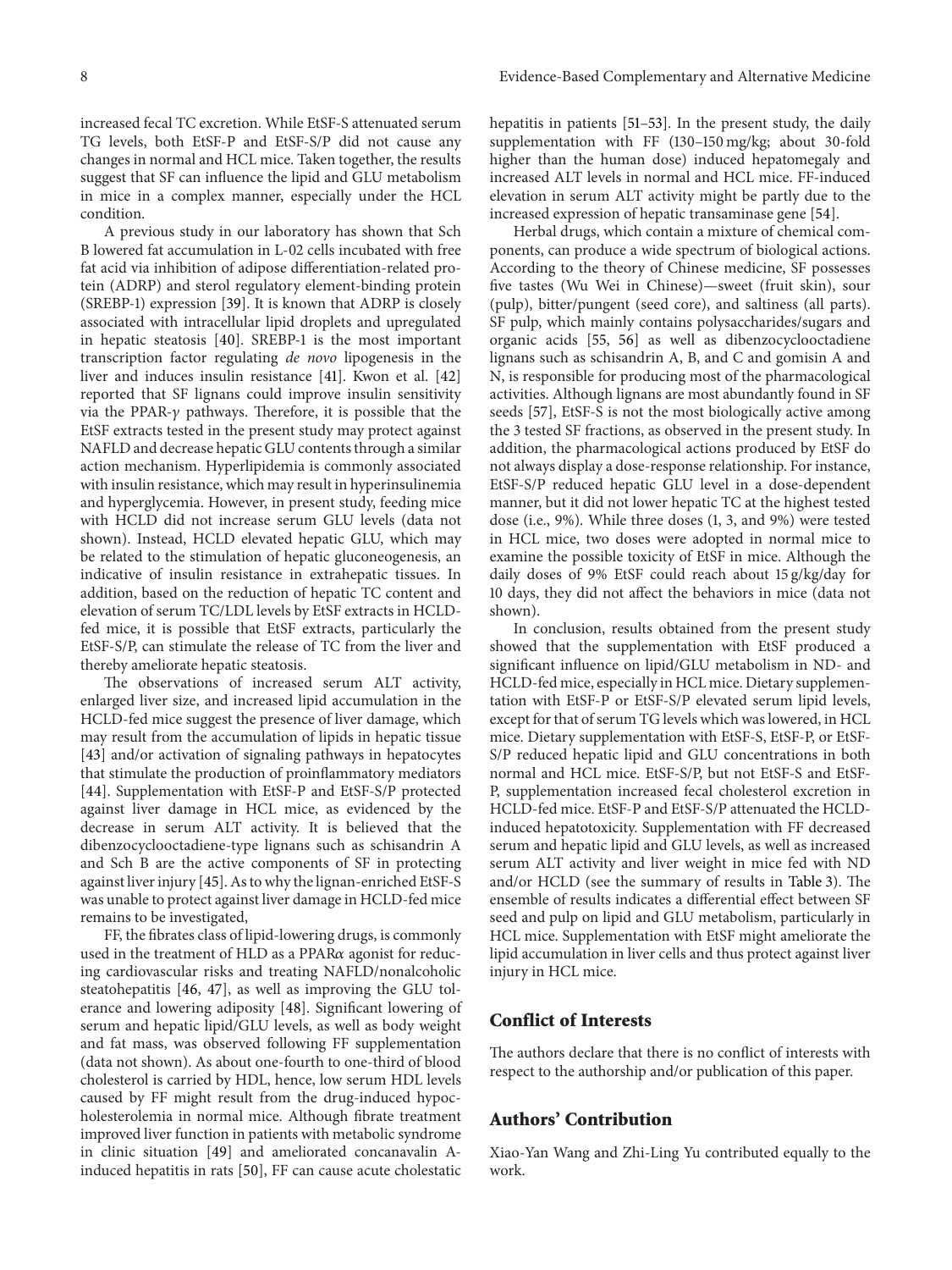|                                              | EtSF-S dietary<br>supplement | EtSF-P dietary<br>supplement | EtSF-S/P dietary<br>supplement    | FF<br>dietary supplement |
|----------------------------------------------|------------------------------|------------------------------|-----------------------------------|--------------------------|
| ND-fed mice                                  |                              |                              |                                   |                          |
| Serum TC                                     |                              |                              |                                   |                          |
| TG                                           |                              |                              |                                   |                          |
| ${\rm HDL}$                                  |                              |                              |                                   |                          |
| ${\rm LDL}$                                  |                              |                              |                                   |                          |
| ALT activity                                 |                              |                              |                                   |                          |
| Hepatic TC                                   |                              |                              |                                   |                          |
| $\mathcal{T}\mathcal{G}$                     |                              |                              |                                   |                          |
| Glucose                                      |                              |                              |                                   |                          |
| Index                                        |                              |                              |                                   |                          |
| <b>Biliary TC</b>                            |                              |                              |                                   |                          |
| Fecal TC                                     |                              |                              |                                   |                          |
| Body weight gain                             |                              |                              |                                   |                          |
| HCLD-fed mice<br>(change versus ND-fed mice) |                              |                              |                                   |                          |
| Serum TC (↑)                                 |                              |                              |                                   |                          |
| TG $(\downarrow)$                            |                              |                              |                                   |                          |
| $HDL$ (-)                                    |                              |                              |                                   |                          |
| LDL $(\uparrow)$                             |                              |                              |                                   |                          |
| ALT activity (1)                             |                              |                              |                                   |                          |
| Hepatic TC (↑)                               |                              |                              |                                   |                          |
| TG $($ $\uparrow$                            |                              |                              |                                   |                          |
| Glucose (1)                                  |                              |                              |                                   |                          |
| Index $(\uparrow)$                           |                              |                              |                                   |                          |
| Biliary TC (1)                               |                              |                              | $\uparrow$ (1%) $\downarrow$ (9%) |                          |
| Fecal TC (1)                                 |                              |                              |                                   |                          |
| Body weight gain $(-)$                       |                              |                              |                                   |                          |

TABLE 3: A summary of results from the study.

↑: increased or elevated; ↓: decreased or inhibited; —: unaltered.

TC: total cholesterol; TG: triglyceride; HDL: high-density lipoprotein; LDL: low-density lipoprotein; ALT: alanine aminotransferase; FF: fenofibrate.

# **Acknowledgments**

This paper was supported by the National Natural Science Foundation of China (Grant no. 31071989) and the Outstanding Teaching Team of Chinese Herbal Pharmacology in Beijing City (Grant no. 201006).

# **References**

- [1] R. H. Nelson, "Hyperlipidemia as a risk factor for cardiovascular disease," *Primary Care*, vol. 40, no. 1, pp. 195–211, 2013.
- [2] E. van Craeyveld, S. C. Gordts, F. Jacobs, and B. de Geest, "Correlation of atherosclerosis between different topographic sites is highly dependent on the type of hyperlipidemia," *Heart and Vessels*, vol. 27, no. 2, pp. 231–234, 2012.
- [3] P. Loria, G. Marchesini, F. Nascimbeni et al., "Cardiovascular risk, lipidemic phenotype and steatosis. A comparative analysis of cirrhotic and non-cirrhotic liver disease due to varying etiology," *Atherosclerosis*, vol. 232, no. 1, pp. 99–109, 2014.
- [4] B. C. Ip and X. D. Wang, "Non-alcoholic steatohepatitis and hepatocellular carcinoma: implications for lycopene intervention," *Nutrients*, vol. 6, no. 1, pp. 124–162, 2013.
- [5] X. F. Lin, K. Q. Shi, J. You et al., "Increased risk of colorectal malignant neoplasm in patients with nonalcoholic fatty liver disease: a large study," *Molecular Biology Reports*, 2014.
- [6] K. C. Sung, S. H. Wild, and C. D. Byrne, "Development of new fatty liver, or resolution of existing fatty liver, over five years of follow up, and risk of incident hypertension," *Journal of Hepatology*, 2014.
- [7] H. C. Masuoka and N. Chalasani, "Nonalcoholic fatty liver disease: an emerging threat to obese and diabetic individuals," *Annals of the New York Academy of Sciences*, vol. 1281, pp. 106– 122, 2013.
- [8] C. R. Tian, L. Qian, C. L. Du, and X. Z. Shen, "Increased catabolism of nucleic acid in nonalcoholic fatty liver disease patients of different ages," *International Journal of Biological Macromolecules*, vol. 65, pp. 107–109, 2014.
- [9] A. Eguchi, D. Povero, N. Alkhouri, and A. E. Feldstein, "Novel therapeutic targets for nonalcoholic fatty liver disease," *Expert Opinion on Therapeutic Targets*, vol. 17, no. 7, pp. 773–779, 2013.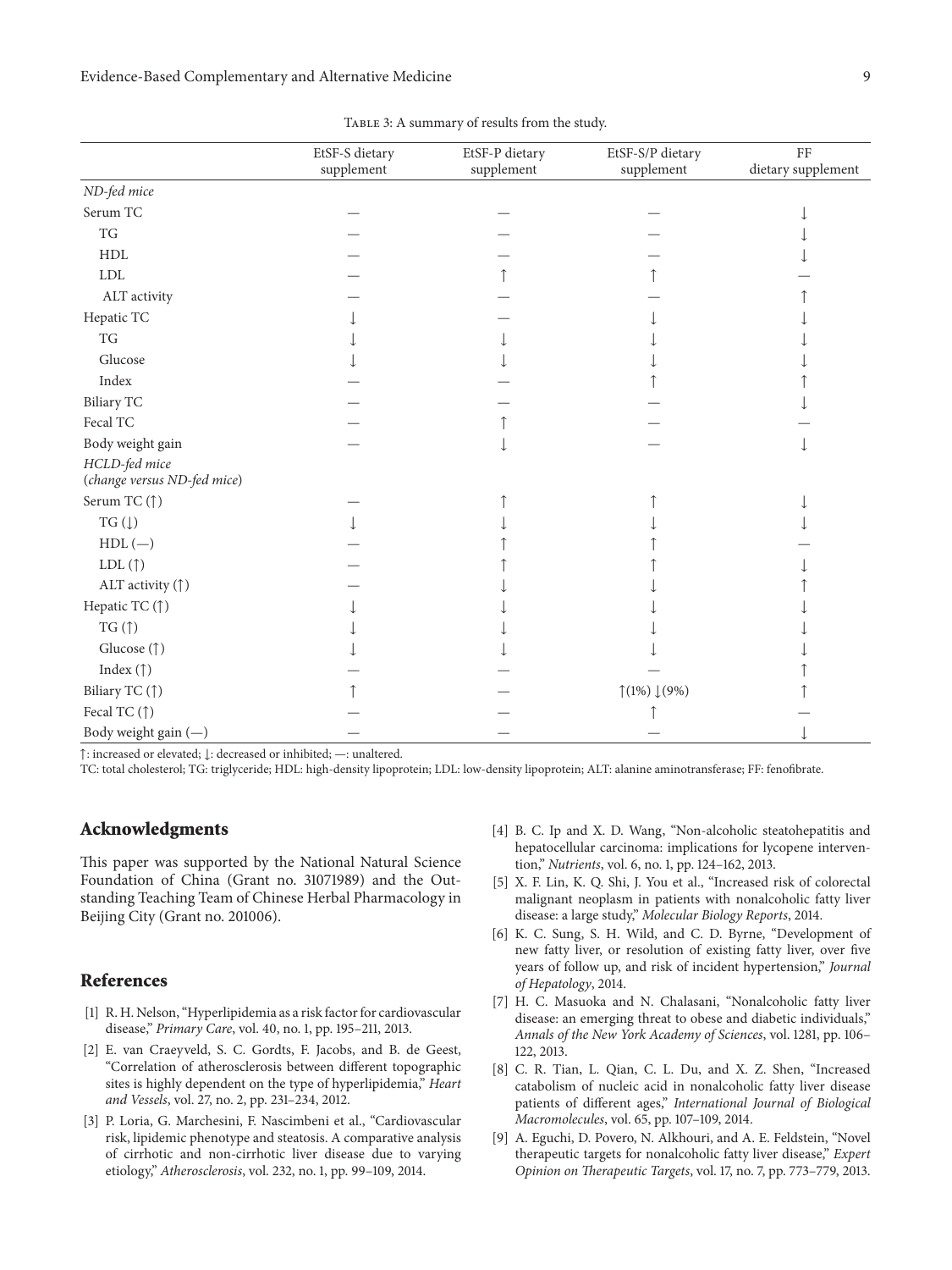- [10] S. L. di Stasi, T. D. MacLeod, J. D. Winters, and S. A. Binder-Macleod, "Effects of statins on skeletal muscle: a perspective for physical therapists," *Physical Therapy*, vol. 90, no. 10, pp. 1530– 1542, 2010.
- [11] J. C. Pettersen, I. Pruimboom-Brees, O. L. Francone et al., "The PPAR $\alpha$  agonists fenofibrate and CP-778875 cause increased  $\beta$ oxidation, leading to oxidative injury in skeletal and cardiac muscle in the rat," *Toxicologic Pathology*, vol. 40, no. 3, pp. 435– 447, 2012.
- [12] H. Buyukhatipoglu, Y. Sezen, U. Guntekin, I. Kirhan, and O. F. Dag, "Acute renal failure with the combined use of rosuvastatin and fenofibrate," *Renal Failure*, vol. 32, no. 5, pp. 633–635, 2010.
- [13] V. M. Alla, V. Agrawal, A. DeNazareth, S. Mohiuddin, S. Ravilla, and M. Rendell, "A reappraisal of the risks and benefits of treating to target with cholesterol lowering drugs," *Drugs*, vol. 73, no. 10, pp. 1025–1054, 2013.
- [14] V. Carreau, J.-P. Girardet, and E. Bruckert, "Long-term followup of statin treatment in a cohort of children with familial hypercholesterolemia: efficacy and tolerability," *Pediatric Drugs*, vol. 13, no. 4, pp. 267–275, 2011.
- [15] Z. L. Liu, G. Q. Li, A. Bensoussan, H. Kiat, K. Chan, and J. P. Liu, "Chinese herbal medicines for hypertriglyceridaemia," *The Cochrane Database of Systematic Reviews*, vol. 6, Article ID CD009560, 2013.
- [16] B. Wider, M. H. Pittler, J. Thompson-Coon, and E. Ernst, "Artichoke leaf extract for treating hypercholesterolaemia," *The Cochrane Database of Systematic Reviews*, no. 4, Article ID CD003335, 2013.
- [17] Y. Takimoto, H. Y. Qian, E. Yoshigai, T. Okumura, Y. Ikeya, and M. Nishizawa, "Gomisin N in the herbal drug gomishi (Schisandra chinensis) suppresses inducible nitric oxide synthase gene via C/EBPβ and NF-κB in rat hepatocytes," *Nitric Oxide*, vol. 28, pp. 47–56, 2013.
- [18] Y. Xu, Z. Liu, J. Sun et al., "Schisandrin B prevents doxorubicininduced chronic cardiotoxicity and enhances its anticancer activity in vivo," *PLoS ONE*, vol. 6, no. 12, Article ID e28335, 2011.
- [19] H. Bi, F. Li, K. W. Krausz, A. Qu, C. H. Johnson, and F. J. Gonzalez, "Targeted metabolomics of serum acylcarnitines evaluates hepatoprotective effect of wuzhi tablet (schisandra sphenanthera extract) against acute acetaminophen toxicity," *Evidence-Based Complementary and Alternative Medicine*, vol. 2013, Article ID 985257, 13 pages, 2013.
- [20] A. Panossian and G. Wikman, "Pharmacology of Schisandra chinensis Bail.: an overview of Russian research and uses in medicine," *Journal of Ethnopharmacology*, vol. 118, no. 2, pp. 183–212, 2008.
- [21] H. J. Park, S. J. Lee, Y. Song et al., "Schisandra chinensis prevents alcohol-induced fatty liver disease in rats," *Journal of Medicinal Food*, vol. 17, no. 1, pp. 103–110, 2014.
- [22] N. Tatewaki, H. Nishida, M. Yoshida et al., "Differential effect of schisandrin B stereoisomers on ATR-mediated DNA damage checkpoint signaling," *Journal of Pharmacological Sciences*, vol. 122, no. 2, pp. 138–148, 2013.
- [23] S.-Y. Pan, Z.-L. Yu, H. Dong, C.-J. Xiang, W.-F. Fong, and K.-M. Ko, "Ethanol extract of fructus schisandrae decreases hepatic triglyceride level in mice fed with a high fat/cholesterol diet, with attention to acute toxicity," *Evidence-based Complementary and Alternative Medicine*, vol. 2011, Article ID 729412, 6 pages, 2011.
- [24] S. Y. Pan, Q. Yu, Y. Zhang et al., "Dietary Fructus Schisandrae extracts and fenofibrate regulate the serum/hepatic lipid-profile

in normal and hypercholesterolemic mice, with attention to hepatotoxicity," *Lipids in Health and Disease*, vol. 11, p. 120, 2012.

- [25] S.-Y. Pan, H. Dong, X.-Y. Zhao et al., "Schisandrin B from Schisandra chinensis reduces hepatic lipid contents in hypercholesterolaemic mice," *The Journal of Pharmacy and Pharmacology*, vol. 60, no. 3, pp. 399–403, 2008.
- [26] S.-Y. Pan, H. Dong, Z.-L. Yu et al., "Bicyclol, a synthetic dibenzocyclooctadiene derivative, decreases hepatic lipids but increases serum triglyceride level in normal and hypercholesterolaemic mice," *The Journal of Pharmacy and Pharmacology*, vol. 59, no. 12, pp. 1657–1662, 2007.
- [27] S.-Y. Pan, R. Yang, H. Dong, Z.-L. Yu, and K.-M. Ko, "Bifendate treatment attenuates hepatic steatosis in cholesterol/bile salt- and high-fat diet-induced hypercholesterolemia in mice," *European Journal of Pharmacology*, vol. 552, no. 1–3, pp. 170–175, 2006.
- [28] X. R. Yang, E. Wat, Y. P. Wang et al., "Effect of dietary cocoa tea (Camellia ptilophylla) supplementation on high-fat dietinduced obesity, hepatic steatosis, and hyperlipidemia in mice," *Evidence-Based Complementary and Alternative Medicine*, vol. 2013, Article ID 783860, 11 pages, 2013.
- [29] M. Gu, S. Fan, G. Liu et al., "Extract of wax gourd peel prevents high-fat diet-induced hyperlipidemia in C57BL/6 mice via the inhibition of the PPAR<sub>Y</sub> pathway," *Evidence-Based Complementary and Alternative Medicine*, vol. 2013, Article ID 342561, 11 pages, 2013.
- [30] S. Zelber-Sagi, F. Salomone, H. Yeshua et al., "Non-high-density lipoprotein cholesterol independently predicts new onset of non-alcoholic fatty liver disease," *Liver International*, 2013.
- [31] M. L. Fernandez and D. Webb, "The LDL to HDL cholesterol ratio as a valuable tool to evaluate coronary heart disease risk," *Journal of the American College of Nutrition*, vol. 27, no. 1, pp. 1–5, 2008.
- [32] H. Liang, X. Chen, Q. Chen et al., "The metabolic syndrome among postmenopausal women in rural Canton: prevalence, associated factors, and the optimal obesity and atherogenic indices," *PLoS ONE*, vol. 8, no. 9, Article ID e74121, 2013.
- [33] M. Landén, F. Baghaei, R. Rosmond, G. Holm, P. Björntorp, and E. Eriksson, "Dyslipidemia and high waist-hip ratio in women with self-reported social anxiety," *Psychoneuroendocrinology*, vol. 29, no. 8, pp. 1037–1046, 2004.
- [34] S. Baligadoo, "Elevated coronary mortality in Mauritius: risk factors and genetic analyses," *Bulletin de L'Academie NationaLe ´ de Medecine ´* , vol. 196, no. 7, pp. 1381–1394, 2012.
- [35] L. Masana, D. Ibarretxe, M. Heras et al., "Substituting non-HDL cholesterol with LDL as a guide for lipid-lowering therapy increases the number of patients with indication for therapy," *Atherosclerosis*, vol. 226, no. 2, pp. 471–475, 2013.
- [36] D. Tsi and A. Tan, "Evaluation on the combined effect of Sesamin and Schisandra extract on blood fluidity," *Bioinformation*, vol. 2, no. 6, pp. 249–252, 2008.
- [37] E. Iori, B. Vinci, E. Murphy, M. C. Marescotti, A. Avogaro, and A. Ahluwalia, "Glucose and fatty acid metabolism in a 3 tissue in-vitro model challenged with normo- and hyperglycaemia," *PLoS ONE*, vol. 7, no. 4, Article ID e34704, 2012.
- [38] N. A. Elshourbagy, H. V. Meyers, and S. S. Abdel-Meguid, "Cholesterol: the good, the bad, and the ugly—therapeutic targets for the treatment of dyslipidemia," *Medical Principles and Practice*, vol. 23, no. 2, pp. 99–111, 2014.
- [39] J.-H. Chu, H. Wang, Y. Ye et al., "Inhibitory effect of schisandrin B on free fatty acid-induced steatosis in L-02 cells," *World Journal of Gastroenterology*, vol. 17, no. 19, pp. 2379–2388, 2011.